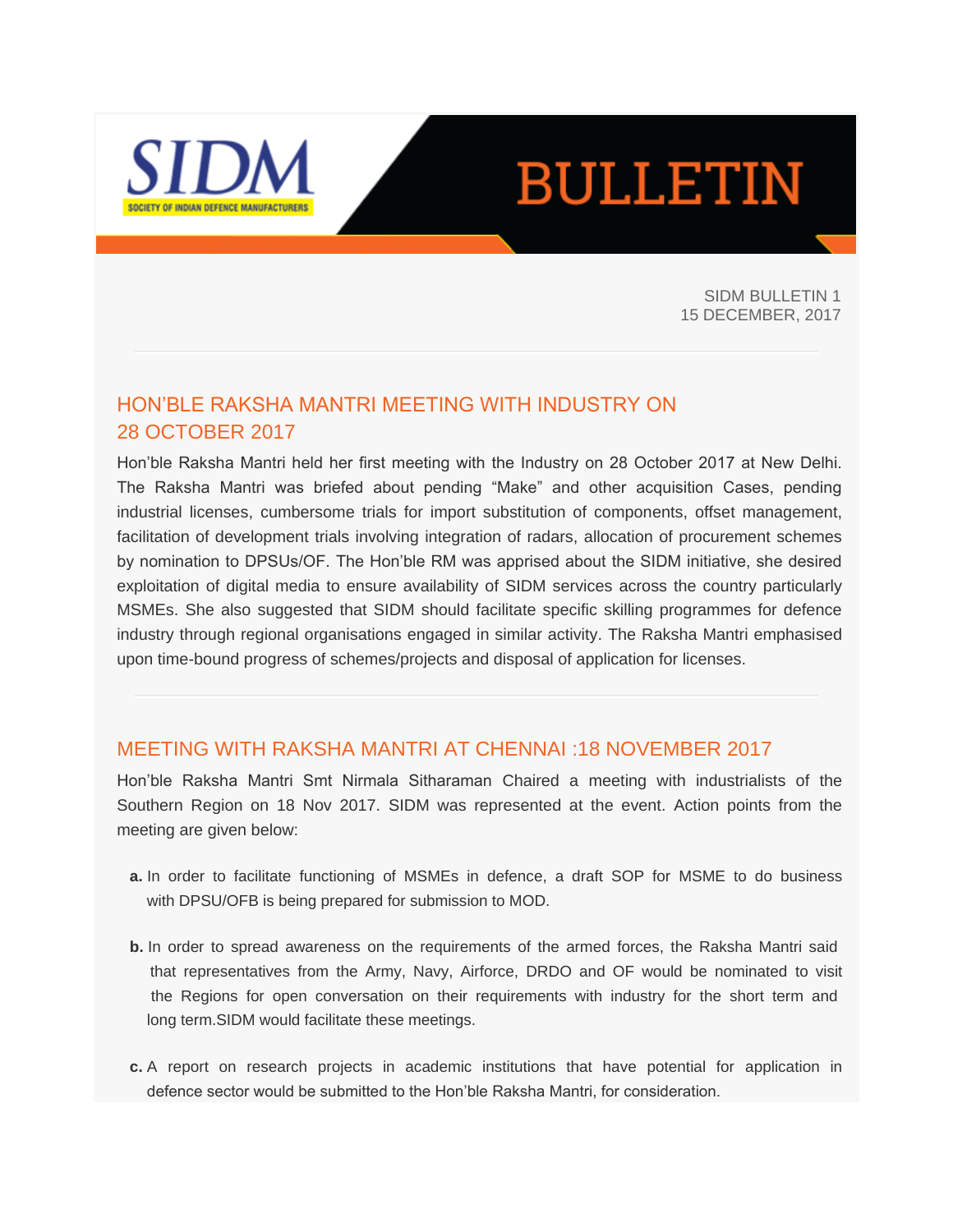## INDIGENISATION OF RUSSIAN ORIGIN EQUIPMENT

List of items of Russian origin offered for manufacture in India in collaboration with Russian OEM was circulated with members. Based on the response received from the industry the first compiled list has been submitted to MOD. The same is being progressed further with the Indian Embassy in Moscow. The list is given at Annexure I. New members willing to take up any item may intimate SIDM.

# DEFENCE INDUSTRIAL LICENSE

Details of cases where defence industrial licenses were pending for various reasons in MOD or DIPP / MHA was compiled and forwarded to the MOD. After considering the cases the MOD has forwarded their response, which has been circulated to industries concerned.

# AIRWAVES/SPECTRUM FOR DEVELOPING/INTEGRATING SYSTEMS WITH RADARS

Problems faced by the industry in importing radars for integrating in larger systems, exorbitant rates of commercial purchase of spectrum for development, use of UAV for development etc. has been compiled and submitted to MOD. A meeting of all stakeholders is expected to be convened by MOD soon to find solutions.

## SIMPLIFICATION OF MAKE II

The DPP 2016 promulgated in March last year, refined the "Make" category by dividing it into "Make-I" (90% Govt funded) and "Make-II" (Industry funded). Make-I is for major platforms involving critical technologies, large infrastructure and investment. Make-II provides an opportunity to harness

capabilities of the private industry to design and develop minor platforms, systems and components. Make-I projects with estimated cost of prototype development not exceeding Rs.10 crores and Make-II projects with estimated cost of prototype development not exceeding Rs.3 Crores are reserved the control of the control of the control of the control of the control of the control of the control of the control of the control of the control of the control of the control of the control of the control of the

Currently the projects under Make II are being processed under the same elaborate procedure as applicable for Make-I, as no separate procedure has been stipulated for Make II. Because of the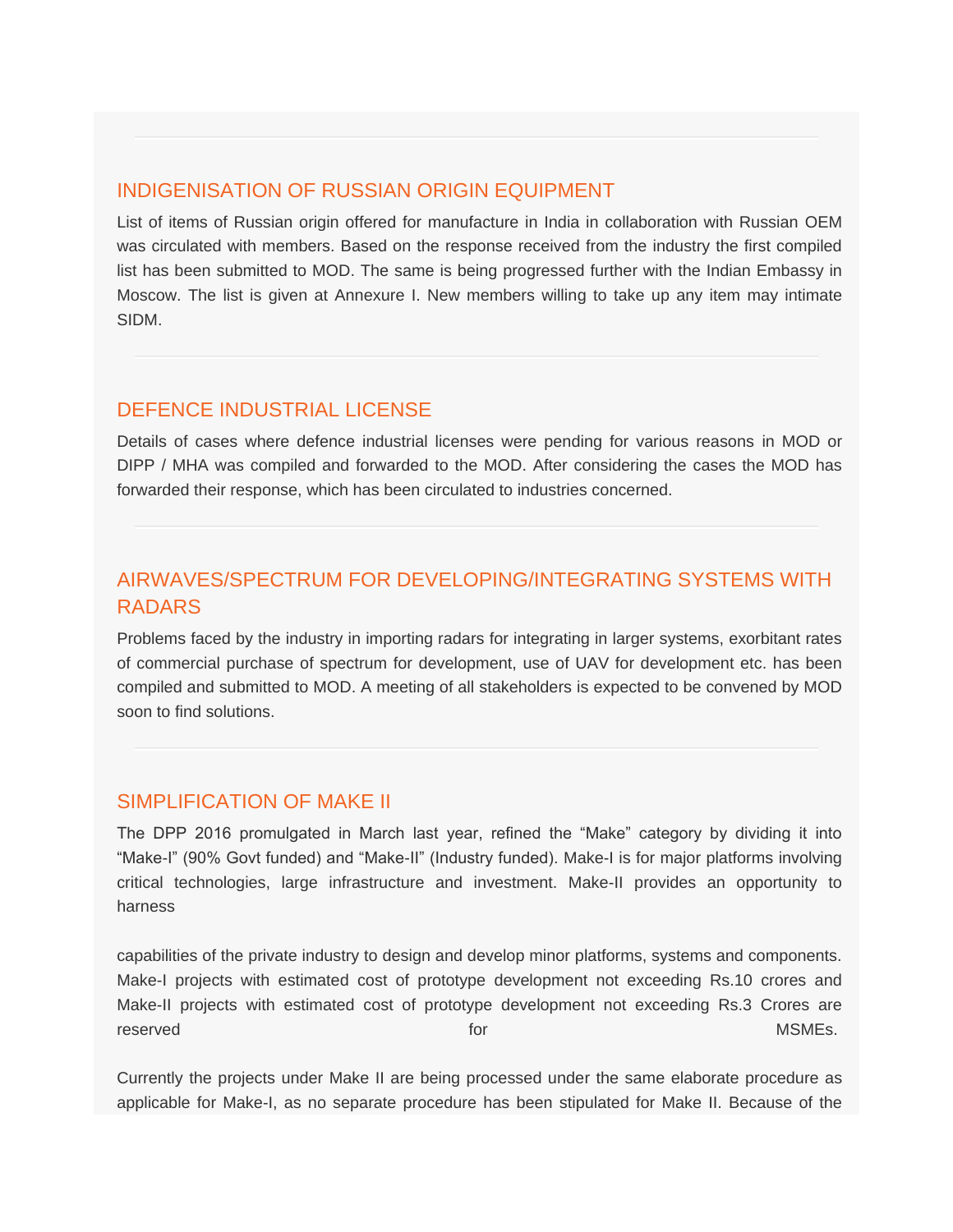long and cumbersome process this policy provision remains largely under-utilized.

Since Make II is meant for relatively much simpler projects, with no Govt funding involved and normally small cost outlay, the process can be much shorter and could deliver capability within a one year cycle. Simplification of the process and a strong drive for Make II, would enable more indigenous and import substitution projects to be undertaken regularly by the industry, particularly MSMEs.

A proposal has been forwarded to the MOD to formulate a process for Make II, that's simple and can be executed expeditiously. The proposal is under active consideration of the MOD.

#### OFFSET MANAGEMENT

A meeting was convened on 01 December 2017, to collate recommendations of the industry, Indian Offset Partners and Foreign OEM to improve the management of offsets. The broad consensus was no major policy change is advisable as the system is currently stabilising. Certain suggestions to improve the process and get better outcomes is under compilation for submission to MOD.

# INTERNATIONAL MILITARY COMPETITION WITH INDUSTRY SPONSORED INDIGENOUS EQUIPMENT

Indian defence manufacturing industries have made rapid progress in many fields and are producing equipment which could be utilised for roles in varying terrain and battlefield conditions. As the industry grows, there is a need to project the capabilities in international arena, particularly amongst friendly foreign countries. Accordingly, an international military competition has been proposed to be held as a run up to DEFEXPO 2018 which could be a springboard and an opportunity to demonstrate industry competencies and promote export. Besides adding vibrancy to the DEFEXPO, this has the potential of being a major defence diplomacy initiative.

For the competition, it has been proposed that Indian defence manufacturers will provide indigenously manufactured equipment. Indian Army and teams from armies of selected friendly foreign countries should participate in simple competitions conceptualized to exploit the sponsored indigenous equipment. The Competition has been proposed to be held under the aegis of the Ministry of Defence jointly by the Indian Army and Society of Indian Defence Manufacturers (SIDM). A concept note for the competition has been submitted to the MOD and Army HQ.

### RFI/RFP ISSUED: 01 November to 15 December 2017